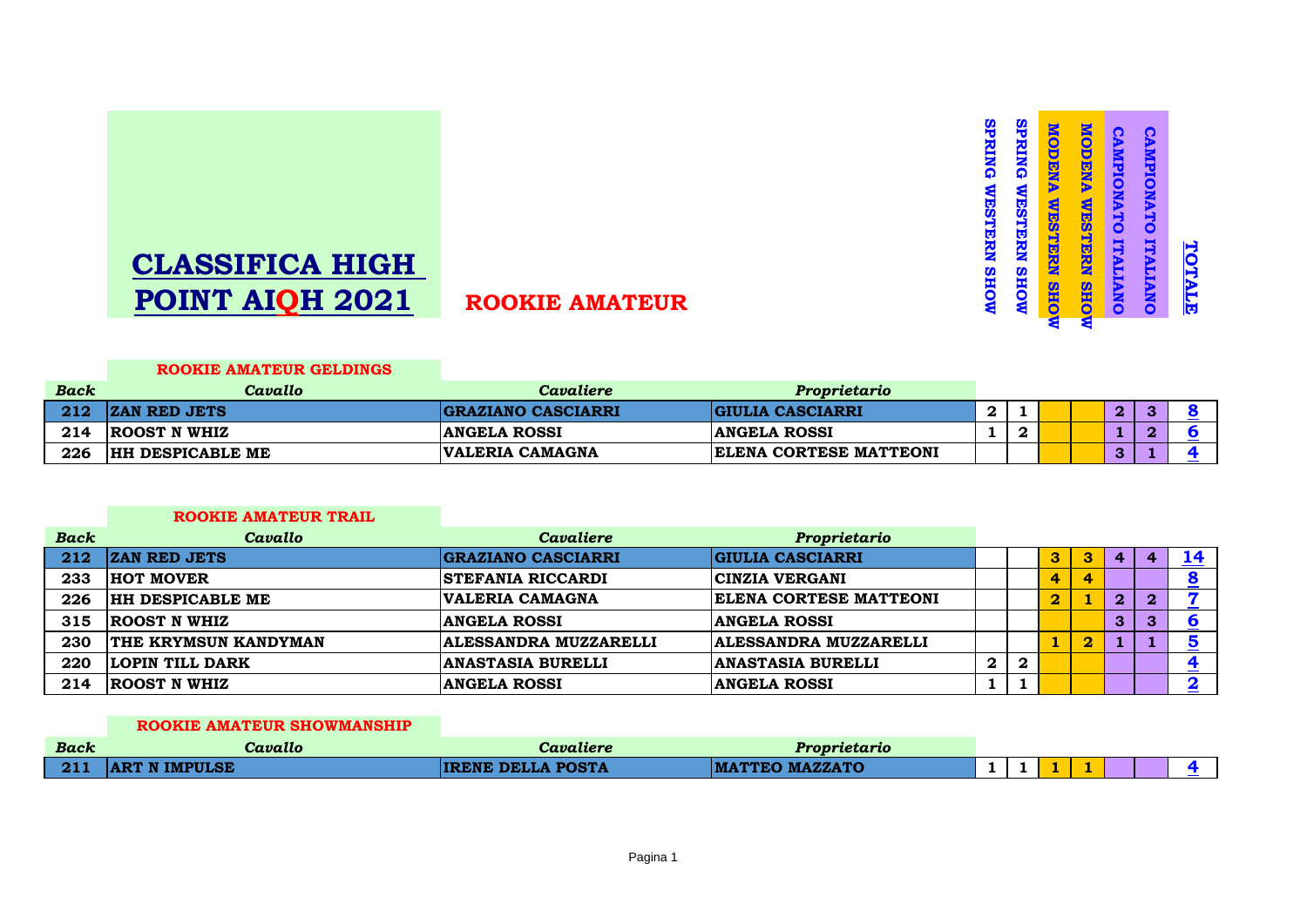#### **ROOKIE AMATEUR HUNTER U SADDLE**

| <b>Back</b> | - -<br>Cavallo      | Cavaliere           | Proprietario        |   |  |   |  |
|-------------|---------------------|---------------------|---------------------|---|--|---|--|
| 214         | <b>ROOST N WHIZ</b> | <b>ANGELA ROSSI</b> | <b>ANGELA ROSSI</b> | _ |  | _ |  |

#### **ROOKIE AMATEUR WESTERN PLEASURE**

| <b>Back</b> | Cavallo                     | Cavaliere                    | Proprietario                 |  |  |   |  |
|-------------|-----------------------------|------------------------------|------------------------------|--|--|---|--|
| 198         | <b>IDRESS UP DOLL</b>       | <b>PAOLA CUSATELLI</b>       | <b>PAOLA CUSATELLI</b>       |  |  | 3 |  |
| 230         | <b>THE KRYMSUN KANDYMAN</b> | <b>ALESSANDRA MUZZARELLI</b> | <b>ALESSANDRA MUZZARELLI</b> |  |  | റ |  |
| 314         | <b>THIS GAL IS ON FIRE</b>  | <b>CATERINA ORLANDI</b>      | <b>AZ AGR SAN SALVADOR</b>   |  |  |   |  |

#### **ROOKIE AMATEUR HORSEMANSHIP**

| <b>Back</b> | Cavallo                     | Cavaliere                    | Proprietario                 |              |              |                         |                         |   |          |  |
|-------------|-----------------------------|------------------------------|------------------------------|--------------|--------------|-------------------------|-------------------------|---|----------|--|
| 230         | <b>THE KRYMSUN KANDYMAN</b> | <b>ALESSANDRA MUZZARELLI</b> | <b>ALESSANDRA MUZZARELLI</b> |              |              | 4                       | 4                       |   |          |  |
| 226         | <b>HH DESPICABLE ME</b>     | VALERIA CAMAGNA              | ELENA CORTESE MATTEONI       |              |              | $\overline{\mathbf{2}}$ | $\overline{\mathbf{2}}$ | 2 | $\bf{2}$ |  |
| 198         | <b>DRESS UP DOLL</b>        | <b>PAOLA CUSATELLI</b>       | <b>PAOLA CUSATELLI</b>       | $\mathbf{2}$ | $\mathbf{2}$ |                         |                         |   |          |  |
| 240         | <b>AWESOME ANTAR MIKI</b>   | <b>GIULIA SACCO</b>          | <b>GIULIA SACCO</b>          |              |              | 3                       | 3                       |   |          |  |
| 214         | <b>ROOST N WHIZ</b>         | <b>ANGELA ROSSI</b>          | <b>ANGELA ROSSI</b>          |              |              |                         |                         |   |          |  |
| 233         | <b>HOT MOVER</b>            | <b>STEFANIA RICCARDI</b>     | CINZIA VERGANI               |              |              | $\mathbf{0}$            | $\mathbf{0}$            |   |          |  |

## **ROOKIE AMATEUR RANCH RIDING**

| <b>Back</b> | Cavallo                     | Cavaliere                 | Proprietario             |  |                |   |  |  |
|-------------|-----------------------------|---------------------------|--------------------------|--|----------------|---|--|--|
| 214         | <b>ROOST N WHIZ</b>         | <b>ANGELA ROSSI</b>       | <b>ANGELA ROSSI</b>      |  |                |   |  |  |
| 240         | <b>AWESOME ANTAR MIKI</b>   | <b>GIULIA SACCO</b>       | <b>GIULIA SACCO</b>      |  | 3              | 3 |  |  |
| 226         | <b>HH DESPICABLE ME</b>     | VALERIA CAMAGNA           | ELENA CORTESE MATTEONI   |  | $\overline{2}$ | 2 |  |  |
| 246         | <b>SPAT N FROST NOWHITE</b> | <b>GIOVANNI VALLERGA</b>  | <b>GIOVANNI VALLERGA</b> |  |                |   |  |  |
| 212         | <b>ZAN RED JETS</b>         | <b>GRAZIANO CASCIARRI</b> | <b>GIULIA CASCIARRI</b>  |  | 4              | 4 |  |  |

# **ROOKIE AMATEUR RANCH RIDING**

| <b>Back</b> | Cavallo                             | Cavaliere                        | Proprietario                  |  |  |   |  |
|-------------|-------------------------------------|----------------------------------|-------------------------------|--|--|---|--|
| 212         | <b>ZAN RED JETS</b>                 | <b>GRAZIANO CASCIARRI</b>        | <b>GIULIA CASCIARRI</b>       |  |  | - |  |
| 226         | <b>I DESPICABLE ME</b><br><b>HH</b> | <b>CAMAGNA</b><br><b>VALERIA</b> | <b>ELENA CORTESE MATTEONI</b> |  |  | c |  |